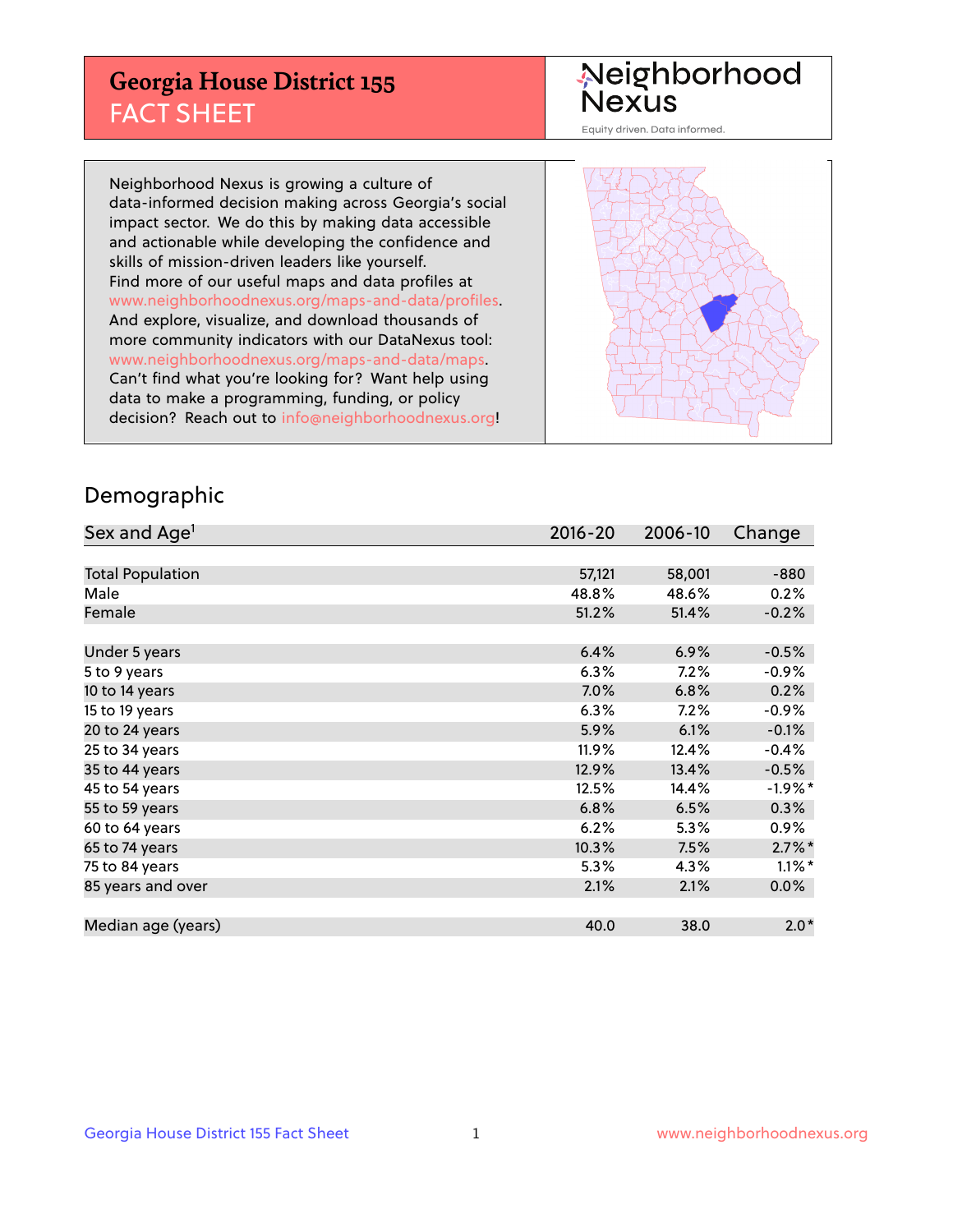## Demographic, continued...

| Race <sup>2</sup>                                            | $2016 - 20$ | 2006-10 | Change     |
|--------------------------------------------------------------|-------------|---------|------------|
| <b>Total population</b>                                      | 57,121      | 58,001  | $-880$     |
| One race                                                     | 99.0%       | 99.2%   | $-0.2%$    |
| White                                                        | 58.8%       | 61.6%   | $-2.8\%$ * |
| <b>Black or African American</b>                             | 37.0%       | 35.8%   | 1.2%       |
| American Indian and Alaska Native                            | 0.2%        | 0.2%    | 0.0%       |
| Asian                                                        | 0.9%        | 1.0%    | $-0.1%$    |
| Native Hawaiian and Other Pacific Islander                   | 0.0%        | 0.0%    | 0.0%       |
| Some other race                                              | 2.1%        | 0.7%    | $1.4\%$ *  |
| Two or more races                                            | 1.0%        | 0.8%    | 0.2%       |
| Race alone or in combination with other race(s) <sup>3</sup> | $2016 - 20$ | 2006-10 | Change     |
|                                                              |             |         |            |
| <b>Total population</b>                                      | 57,121      | 58,001  | $-880$     |
| White                                                        | 59.5%       | 62.1%   | $-2.6\%$ * |
| <b>Black or African American</b>                             | 37.8%       | 36.1%   | 1.6%       |
| American Indian and Alaska Native                            | 0.4%        | 0.4%    | 0.0%       |
| Asian                                                        | 1.0%        | 1.3%    | $-0.3%$    |
| Native Hawaiian and Other Pacific Islander                   | 0.0%        | 0.0%    | $0.0\%$    |
| Some other race                                              | 2.3%        | 0.9%    | $1.4\%$ *  |
|                                                              |             |         |            |
| Hispanic or Latino and Race <sup>4</sup>                     | 2016-20     | 2006-10 | Change     |
| <b>Total population</b>                                      | 57,121      | 58,001  | $-880$     |
| Hispanic or Latino (of any race)                             | 2.7%        | 1.9%    | 0.8%       |
| Not Hispanic or Latino                                       | 97.3%       | 98.1%   | $-0.8%$    |
| White alone                                                  |             |         | $-2.9%$ *  |
|                                                              | 57.6%       | 60.5%   |            |
| <b>Black or African American alone</b>                       | 36.9%       | 35.7%   | 1.2%       |
| American Indian and Alaska Native alone                      | 0.2%        | 0.2%    | 0.0%       |
| Asian alone                                                  | 0.9%        | 1.0%    | $-0.0%$    |
| Native Hawaiian and Other Pacific Islander alone             | 0.0%        | 0.0%    | 0.0%       |
| Some other race alone                                        | 0.8%        | 0.1%    | 0.7%       |
| Two or more races                                            | 0.8%        | 0.6%    | 0.2%       |
| U.S. Citizenship Status <sup>5</sup>                         | $2016 - 20$ | 2006-10 | Change     |
|                                                              |             |         |            |
| Foreign-born population                                      | 1,039       | 1,107   | $-68$      |
| Naturalized U.S. citizen                                     | 45.1%       | 52.3%   | $-7.2%$    |
| Not a U.S. citizen                                           | 54.9%       | 47.7%   | 7.2%       |
|                                                              |             |         |            |
| Citizen, Voting Age Population <sup>6</sup>                  | $2016 - 20$ | 2006-10 | Change     |
| Citizen, 18 and over population                              | 43,203      | 42,778  | 425        |
| Male                                                         | 48.0%       | 48.4%   | $-0.5%$    |
| Female                                                       | 52.0%       | 51.6%   | 0.5%       |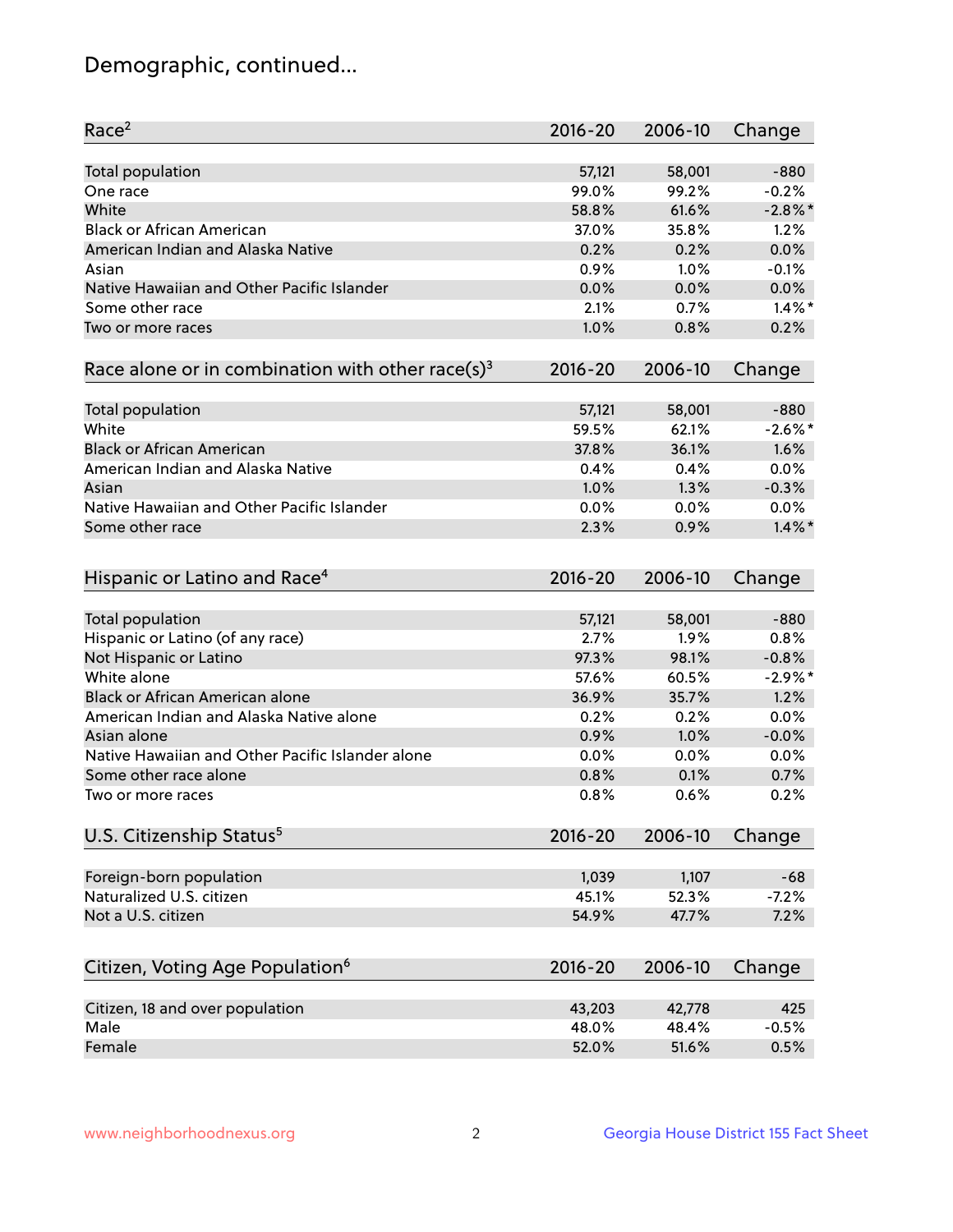#### Economic

| Income <sup>7</sup>                                 | 2016-20 | 2006-10 | Change     |
|-----------------------------------------------------|---------|---------|------------|
|                                                     |         |         |            |
| All households                                      | 20,642  | 21,003  | $-361$     |
| Less than \$10,000                                  | 11.2%   | 13.8%   | $-2.6\%$ * |
| \$10,000 to \$14,999                                | 9.6%    | 7.8%    | $1.8\%$ *  |
| \$15,000 to \$24,999                                | 13.6%   | 14.9%   | $-1.3%$    |
| \$25,000 to \$34,999                                | 10.2%   | 11.5%   | $-1.3%$    |
| \$35,000 to \$49,999                                | 14.8%   | 14.3%   | 0.5%       |
| \$50,000 to \$74,999                                | 15.5%   | 18.2%   | $-2.7%$ *  |
| \$75,000 to \$99,999                                | 10.3%   | 8.5%    | $1.8\%$ *  |
| \$100,000 to \$149,999                              | 9.1%    | 6.8%    | 2.3%       |
| \$150,000 to \$199,999                              | 2.7%    | 2.1%    | 0.6%       |
| \$200,000 or more                                   | 2.9%    | 2.0%    | 0.9%       |
| Median household income (dollars)                   | 39,805  | 36,611  | $3,193*$   |
| Mean household income (dollars)                     | 59,151  | 49,826  | $9,324*$   |
| With earnings                                       | 66.8%   | 72.0%   | $-5.1\%$ * |
| Mean earnings (dollars)                             | 59,899  | 54,746  | $5,153*$   |
| <b>With Social Security</b>                         | 39.9%   | 33.3%   | $6.6\%$ *  |
| Mean Social Security income (dollars)               | 17,281  | 13,151  | 4,129*     |
| With retirement income                              | 20.8%   | 15.2%   | $5.6\%$ *  |
| Mean retirement income (dollars)                    | 23,921  | 20,670  | $3,251*$   |
| With Supplemental Security Income                   | 5.7%    | 4.9%    | 0.8%       |
| Mean Supplemental Security Income (dollars)         | 9,673   | 7,566   | 2,106*     |
| With cash public assistance income                  | 3.1%    | 1.6%    | $1.5%$ *   |
| Mean cash public assistance income (dollars)        | 1,265   | 3,404   | $-2,139$   |
| With Food Stamp/SNAP benefits in the past 12 months | 21.3%   | 15.3%   | $6.0\%$ *  |
|                                                     |         |         |            |
| Families                                            | 13,756  | 14,518  | $-762*$    |
| Less than \$10,000                                  | 7.2%    | 9.0%    | $-1.7%$    |
| \$10,000 to \$14,999                                | 8.4%    | 5.2%    | $3.2\%$ *  |
| \$15,000 to \$24,999                                | 8.7%    | 13.5%   | $-4.8\%$ * |
| \$25,000 to \$34,999                                | 10.8%   | 11.2%   | $-0.3%$    |
| \$35,000 to \$49,999                                | 15.0%   | 15.5%   | $-0.5%$    |
| \$50,000 to \$74,999                                | 19.3%   | 19.7%   | $-0.4%$    |
| \$75,000 to \$99,999                                | 11.5%   | 11.1%   | 0.4%       |
| \$100,000 to \$149,999                              | 11.2%   | 9.3%    | 1.9%       |
| \$150,000 to \$199,999                              | 3.9%    | 2.9%    | 1.0%       |
| \$200,000 or more                                   | 4.0%    | 2.6%    | 1.4%       |
| Median family income (dollars)                      | 49,789  | 45,543  | 4,246*     |
| Mean family income (dollars)                        | 70,733  | 58,725  | 12,008*    |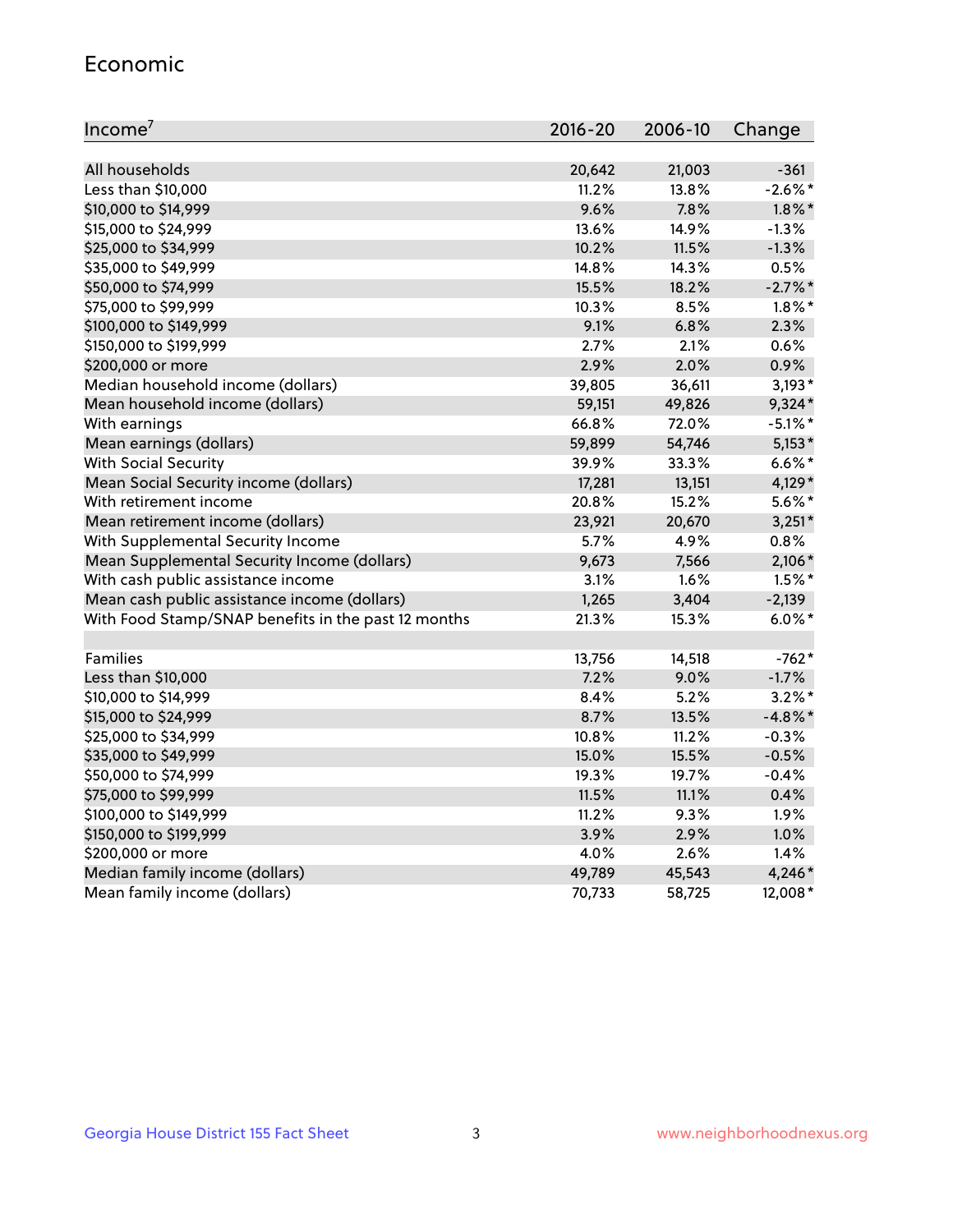## Economic, continued...

| Income, continued <sup>8</sup>                           | $2016 - 20$ | 2006-10        | Change       |
|----------------------------------------------------------|-------------|----------------|--------------|
|                                                          |             |                |              |
| Nonfamily households                                     | 6,886       | 6,485          | 401          |
| Median nonfamily income (dollars)                        | 19,470      | 18,729         | 741          |
| Mean nonfamily income (dollars)                          | 31,906      | 27,794         | $4,112*$     |
|                                                          |             |                |              |
| Median earnings for workers (dollars)                    | 28,961      | 26,069         | 2,891*       |
| Median earnings for male full-time, year-round workers   | 42,802      | 36,287         | $6,515*$     |
| (dollars)                                                |             |                |              |
| Median earnings for female full-time, year-round workers | 29,946      | 27,858         | 2,088*       |
| (dollars)                                                |             |                |              |
|                                                          |             |                |              |
| Per capita income (dollars)                              | 23,251      | 18,746         | 4,505*       |
|                                                          |             |                |              |
|                                                          | $2016 - 20$ |                |              |
| Families and People Below Poverty Level <sup>9</sup>     |             | 2006-10        | Change       |
| <b>All families</b>                                      | 20.8%       | 17.5%          | $3.4\%$ *    |
|                                                          |             |                |              |
| With related children under 18 years                     | 29.8%       | 25.7%<br>24.0% | 4.1%<br>5.9% |
| With related children under 5 years only                 | 29.9%       |                |              |
| Married couple families                                  | 11.7%       | 7.3%           | 4.4%*        |
| With related children under 18 years                     | 14.0%       | 7.9%           | 6.1%         |
| With related children under 5 years only                 | 11.3%       | 4.5%           | 6.7%         |
| Families with female householder, no husband present     | 42.1%       | 42.7%          | $-0.6%$      |
| With related children under 18 years                     | 52.8%       | 51.7%          | 1.0%         |
| With related children under 5 years only                 | 57.7%       | 60.4%          | $-2.6%$      |
| All people                                               | 25.8%       | 22.0%          | $3.8\%$ *    |
| Under 18 years                                           | 36.5%       | 30.3%          | 6.2%         |
| Related children under 18 years                          | 36.4%       | 29.9%          | $6.5%$ *     |
| Related children under 5 years                           | 44.3%       | 32.1%          | 12.2%        |
| Related children 5 to 17 years                           | 33.5%       | 29.0%          | 4.5%         |
| 18 years and over                                        | 22.4%       | 19.0%          | 3.3%         |
| 18 to 64 years                                           | 23.3%       | 18.4%          | 4.9%*        |
| 65 years and over                                        | 19.4%       | 21.8%          | $-2.4%$      |
| People in families                                       | 23.7%       | 19.0%          | 4.6%*        |
| Unrelated individuals 15 years and over                  | 35.8%       | 37.6%          | $-1.8%$      |
|                                                          |             |                |              |
| Non-Hispanic white people                                | 18.6%       | 12.4%          | $6.2\%$ *    |
| Black or African-American people                         | 34.9%       | 38.5%          | $-3.6%$      |
| Asian people                                             | 31.2%       | 6.8%           | 24.4%        |
| Hispanic or Latino people                                | 42.3%       | 35.0%          | 7.3%         |
|                                                          |             |                |              |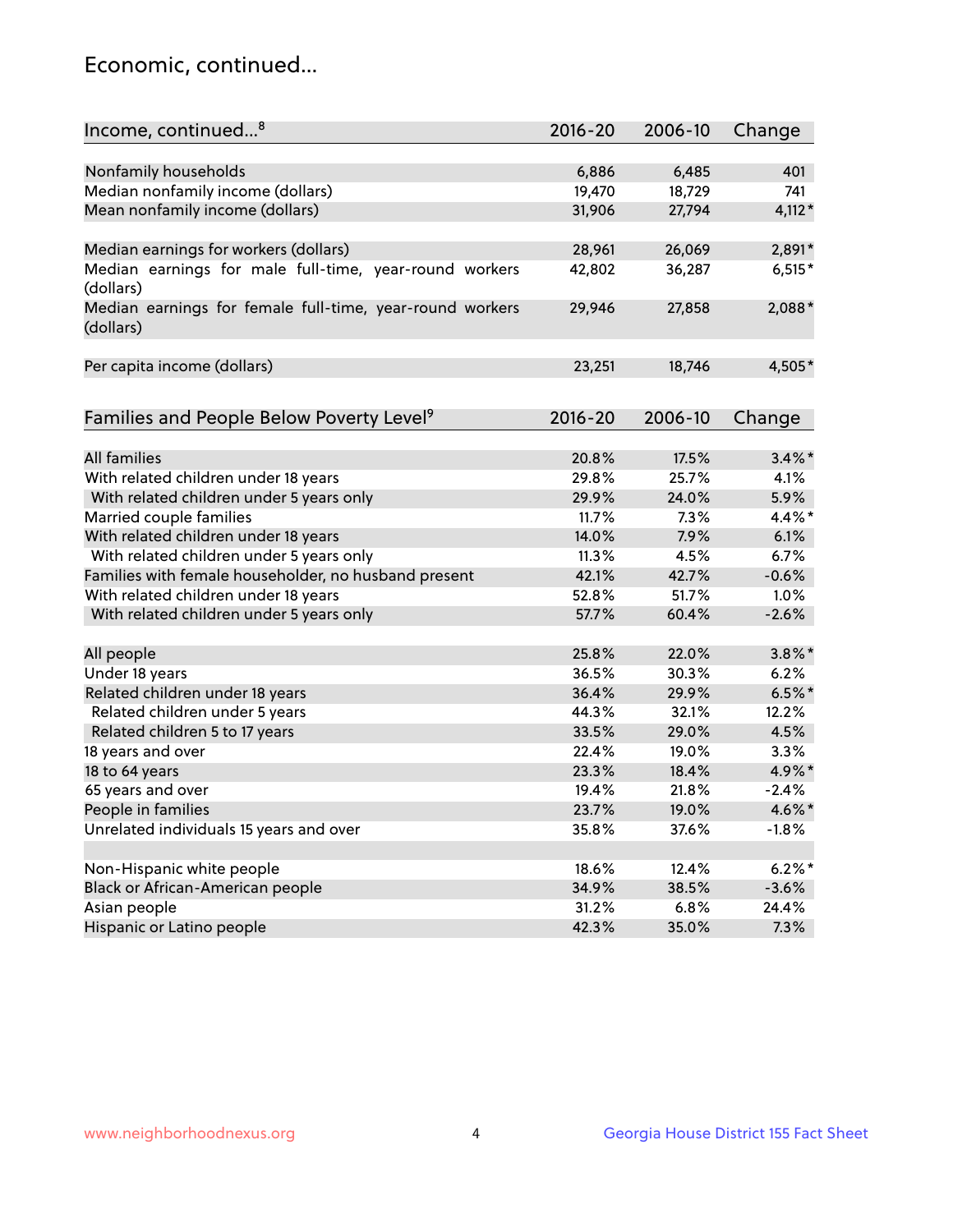## Employment

| Employment Status <sup>10</sup>                                             | $2016 - 20$ | 2006-10 | Change     |
|-----------------------------------------------------------------------------|-------------|---------|------------|
|                                                                             |             |         |            |
| Population 16 years and over                                                | 45,003      | 44,821  | 182        |
| In labor force                                                              | 51.0%       | 54.6%   | $-3.6%$    |
| Civilian labor force                                                        | 51.0%       | 54.4%   | $-3.4%$    |
| Employed                                                                    | 47.8%       | 51.5%   | $-3.7%$    |
| Unemployed                                                                  | 3.2%        | 2.9%    | 0.3%       |
| <b>Armed Forces</b>                                                         | 0.0%        | 0.1%    | $-0.1%$    |
| Not in labor force                                                          | 49.0%       | 45.4%   | 3.6%       |
|                                                                             |             |         |            |
| Civilian labor force                                                        | 22,950      | 24,399  | $-1,449$   |
| <b>Unemployment Rate</b>                                                    | 6.2%        | 5.4%    | 0.9%       |
|                                                                             |             |         |            |
| Females 16 years and over                                                   | 23,406      | 23,124  | 282        |
| In labor force                                                              | 47.2%       | 50.0%   | $-2.8%$    |
| Civilian labor force                                                        | 47.2%       | 50.0%   | $-2.8%$    |
| Employed                                                                    | 44.1%       | 48.0%   | $-3.9%$    |
|                                                                             |             |         |            |
| Own children of the householder under 6 years                               | 4,237       | 4,604   | $-367$     |
| All parents in family in labor force                                        | 64.1%       | 60.2%   | 3.9%       |
| Own children of the householder 6 to 17 years                               | 8,184       | 9,042   | $-858$     |
| All parents in family in labor force                                        | 67.5%       | 70.5%   | $-3.0%$    |
|                                                                             |             |         |            |
|                                                                             |             |         |            |
| Industry <sup>11</sup>                                                      | $2016 - 20$ | 2006-10 | Change     |
|                                                                             |             |         |            |
| Civilian employed population 16 years and over                              | 21,520      | 23,092  | $-1,572$   |
| Agriculture, forestry, fishing and hunting, and mining                      | 2.3%        | 2.3%    | $-0.0%$    |
| Construction                                                                | 8.1%        | 8.0%    | 0.0%       |
| Manufacturing                                                               | 11.4%       | 16.6%   | $-5.2\%$ * |
| Wholesale trade                                                             | 1.4%        | 2.4%    | $-1.0%$    |
| Retail trade                                                                | 13.5%       | 11.9%   | 1.6%       |
| Transportation and warehousing, and utilities                               | 6.8%        | 5.5%    | 1.3%       |
| Information                                                                 | 1.2%        | 0.9%    | 0.3%       |
| Finance and insurance, and real estate and rental and leasing               | 3.2%        | 3.9%    | $-0.7%$    |
| Professional, scientific, and management, and administrative                | 5.1%        | 5.4%    | $-0.3%$    |
| and waste management services                                               |             |         |            |
| Educational services, and health care and social assistance                 | 25.0%       | 23.9%   | 1.1%       |
| Arts, entertainment, and recreation, and accommodation and<br>food services | 8.5%        | 7.0%    | 1.5%       |
| Other services, except public administration                                | 5.7%        | 5.1%    | 0.7%       |
| Public administration                                                       | 7.7%        | 7.1%    | 0.6%       |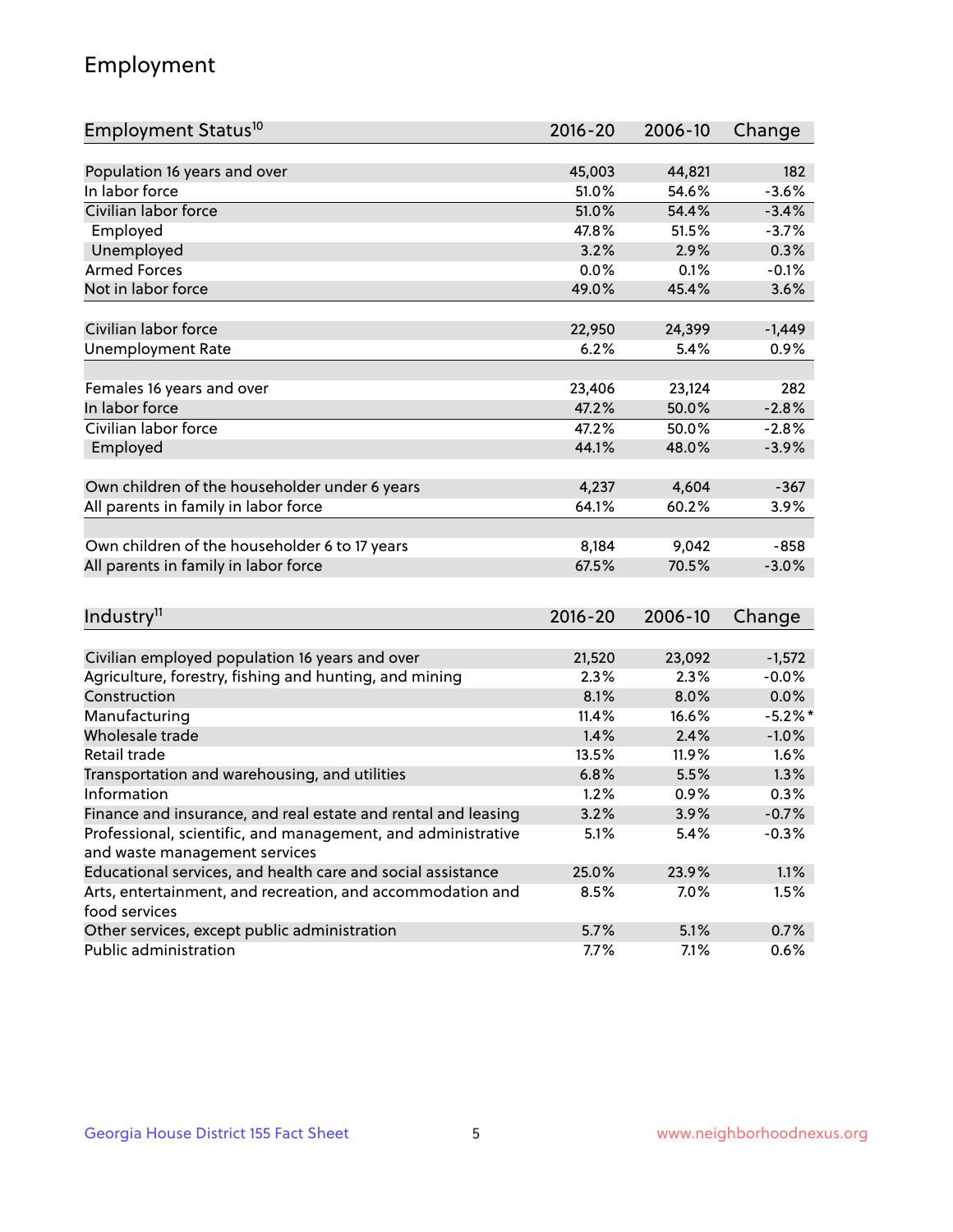## Employment, continued...

| Occupation <sup>12</sup>                                                    | $2016 - 20$ | 2006-10        | Change     |
|-----------------------------------------------------------------------------|-------------|----------------|------------|
| Civilian employed population 16 years and over                              | 21,520      | 23,092         | $-1,572$   |
|                                                                             |             |                |            |
| Management, business, science, and arts occupations                         | 29.8%       | 26.3%<br>17.4% | $3.4\%$ *  |
| Service occupations                                                         | 18.1%       |                | 0.7%       |
| Sales and office occupations                                                | 19.3%       | 23.9%          | $-4.6\%$ * |
| Natural<br>and<br>maintenance<br>resources,<br>construction,<br>occupations | 12.4%       | 12.4%          | $-0.0%$    |
| Production, transportation, and material moving occupations                 | 20.4%       | 19.9%          | 0.5%       |
| Class of Worker <sup>13</sup>                                               | $2016 - 20$ | 2006-10        | Change     |
|                                                                             |             |                |            |
| Civilian employed population 16 years and over                              | 21,520      | 23,092         | $-1,572$   |
| Private wage and salary workers                                             | 77.2%       | 72.7%          | 4.5%       |
| Government workers                                                          | 17.9%       | 20.7%          | $-2.7%$    |
| Self-employed in own not incorporated business workers                      | 4.8%        | $6.4\%$        | $-1.6%$    |
| <b>Unpaid family workers</b>                                                | 0.1%        | 0.3%           | $-0.2%$    |
| Job Flows <sup>14</sup>                                                     | 2019        | 2010           | Change     |
|                                                                             |             |                |            |
| Total Jobs in district                                                      | 20,872      | 20,493         | 379        |
| Held by residents of district                                               | 53.9%       | 59.2%          | $-5.3%$    |
| Held by non-residents of district                                           | 46.1%       | 40.8%          | 5.3%       |
| Jobs by Industry Sector <sup>15</sup>                                       | 2019        | 2010           | Change     |
|                                                                             |             |                |            |
| Total Jobs in district                                                      | 20,872      | 20,493         | 379        |
| Goods Producing sectors                                                     | 20.4%       | 19.5%          | 0.9%       |
| Trade, Transportation, and Utilities sectors                                | 17.2%       | 18.2%          | $-1.0%$    |
| All Other Services sectors                                                  | 62.4%       | 62.3%          | 0.1%       |
|                                                                             |             |                |            |
| Total Jobs in district held by district residents                           | 11,244      | 12,126         | $-882$     |
| <b>Goods Producing sectors</b>                                              | 23.4%       | 22.3%          | 1.1%       |
| Trade, Transportation, and Utilities sectors                                | 14.2%       | 14.4%          | $-0.2%$    |
| All Other Services sectors                                                  | 62.4%       | 63.3%          | $-0.9%$    |
|                                                                             |             |                |            |
| Jobs by Earnings <sup>16</sup>                                              | 2019        | 2010           | Change     |
|                                                                             |             |                |            |
| Total Jobs in district                                                      | 20,872      | 20,493         | 379        |
| Jobs with earnings \$1250/month or less                                     | 25.9%       | 29.6%          | $-3.7%$    |
| Jobs with earnings \$1251/month to \$3333/month                             | 38.7%       | 45.3%          | $-6.7%$    |
| Jobs with earnings greater than \$3333/month                                | 35.5%       | 25.1%          | 10.4%      |
| Total Jobs in district held by district residents                           | 11,244      | 12,126         | $-882$     |
| Jobs with earnings \$1250/month or less                                     | 26.3%       | 29.5%          | $-3.2%$    |
| Jobs with earnings \$1251/month to \$3333/month                             | 37.2%       | 44.5%          | $-7.3%$    |
|                                                                             | 36.5%       |                | 10.5%      |
| Jobs with earnings greater than \$3333/month                                |             | 26.0%          |            |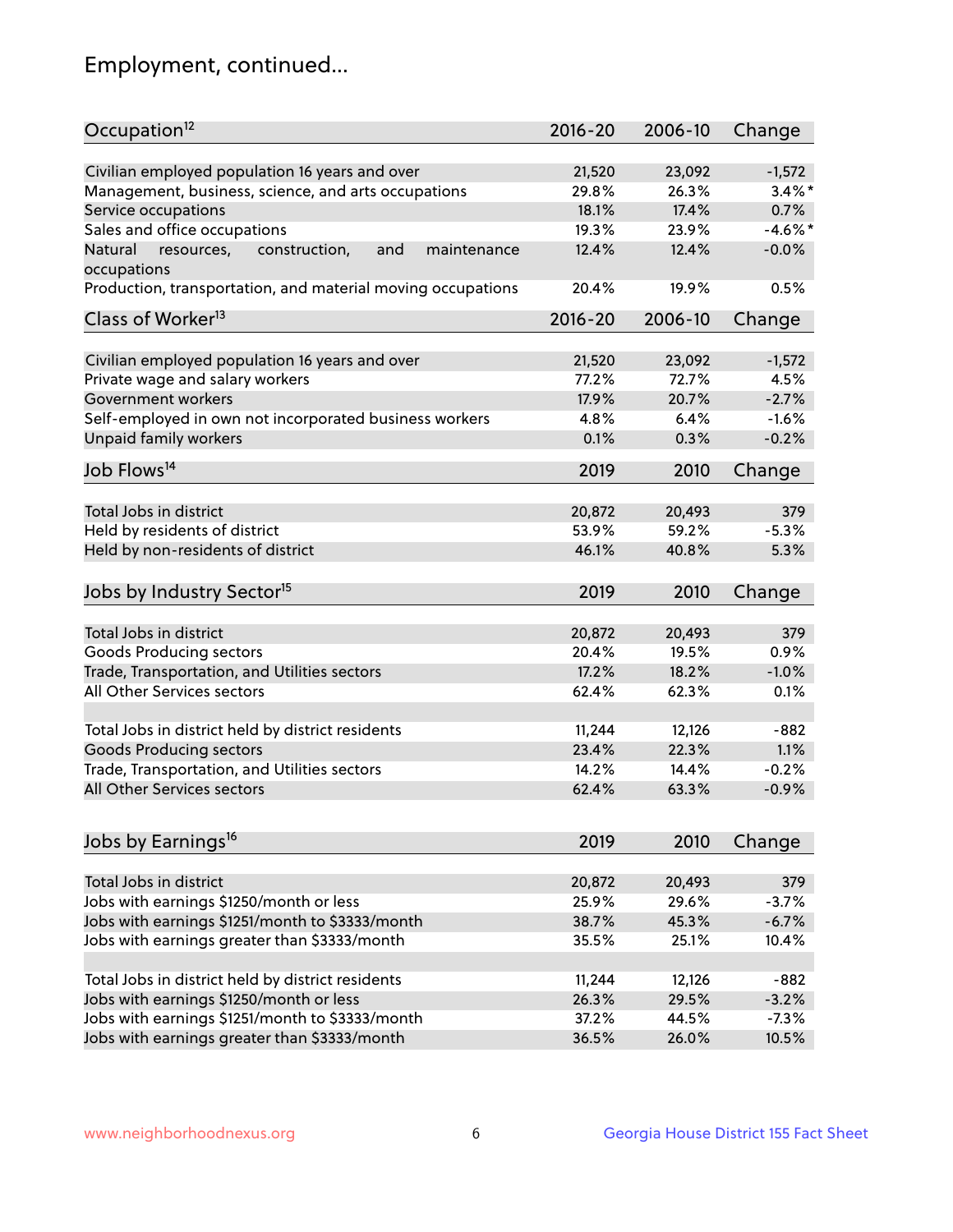## Employment, continued...

| 2019   | 2010   | Change  |
|--------|--------|---------|
|        |        |         |
| 20,872 | 20,493 | 379     |
| 20.6%  | 21.2%  | $-0.6%$ |
| 55.6%  | 60.2%  | $-4.7%$ |
| 23.8%  | 18.5%  | 5.3%    |
|        |        |         |
| 11,244 | 12,126 | -882    |
| 19.1%  | 19.5%  | $-0.4%$ |
| 55.6%  | 60.6%  | $-5.0%$ |
| 25.3%  | 19.9%  | 5.4%    |
|        |        |         |

#### Education

| School Enrollment <sup>18</sup>                | $2016 - 20$ | 2006-10 | Change     |
|------------------------------------------------|-------------|---------|------------|
|                                                |             |         |            |
| Population 3 years and over enrolled in school | 12,603      | 14,138  | $-1,535*$  |
| Nursery school, preschool                      | $7.0\%$     | 6.1%    | $0.9\%$    |
| Kindergarten                                   | 5.9%        | 6.3%    | $-0.4%$    |
| Elementary school (grades 1-8)                 | 44.7%       | 46.8%   | $-2.1%$    |
| High school (grades 9-12)                      | 22.4%       | 23.5%   | $-1.1%$    |
| College or graduate school                     | 20.0%       | 17.4%   | 2.7%       |
| Educational Attainment <sup>19</sup>           | $2016 - 20$ | 2006-10 | Change     |
|                                                |             |         |            |
| Population 25 years and over                   | 38,880      | 38,206  | 674        |
| Less than 9th grade                            | 4.6%        | $7.7\%$ | $-3.1\%$ * |
| 9th to 12th grade, no diploma                  | 11.4%       | 15.3%   | $-3.9\%$ * |
| High school graduate (includes equivalency)    | 42.6%       | 41.0%   | $1.6\%$    |
| Some college, no degree                        | 18.0%       | 15.5%   | $2.4\%$ *  |
| Associate's degree                             | 8.2%        | 5.9%    | $2.3\%$ *  |
| Bachelor's degree                              | 8.0%        | 8.7%    | $-0.7%$    |
| Graduate or professional degree                | $7.3\%$     | 5.9%    | 1.4%       |
|                                                |             |         |            |
| Percent high school graduate or higher         | 84.1%       | 77.1%   | $7.0\%$ *  |
| Percent bachelor's degree or higher            | 15.3%       | 14.6%   | 0.6%       |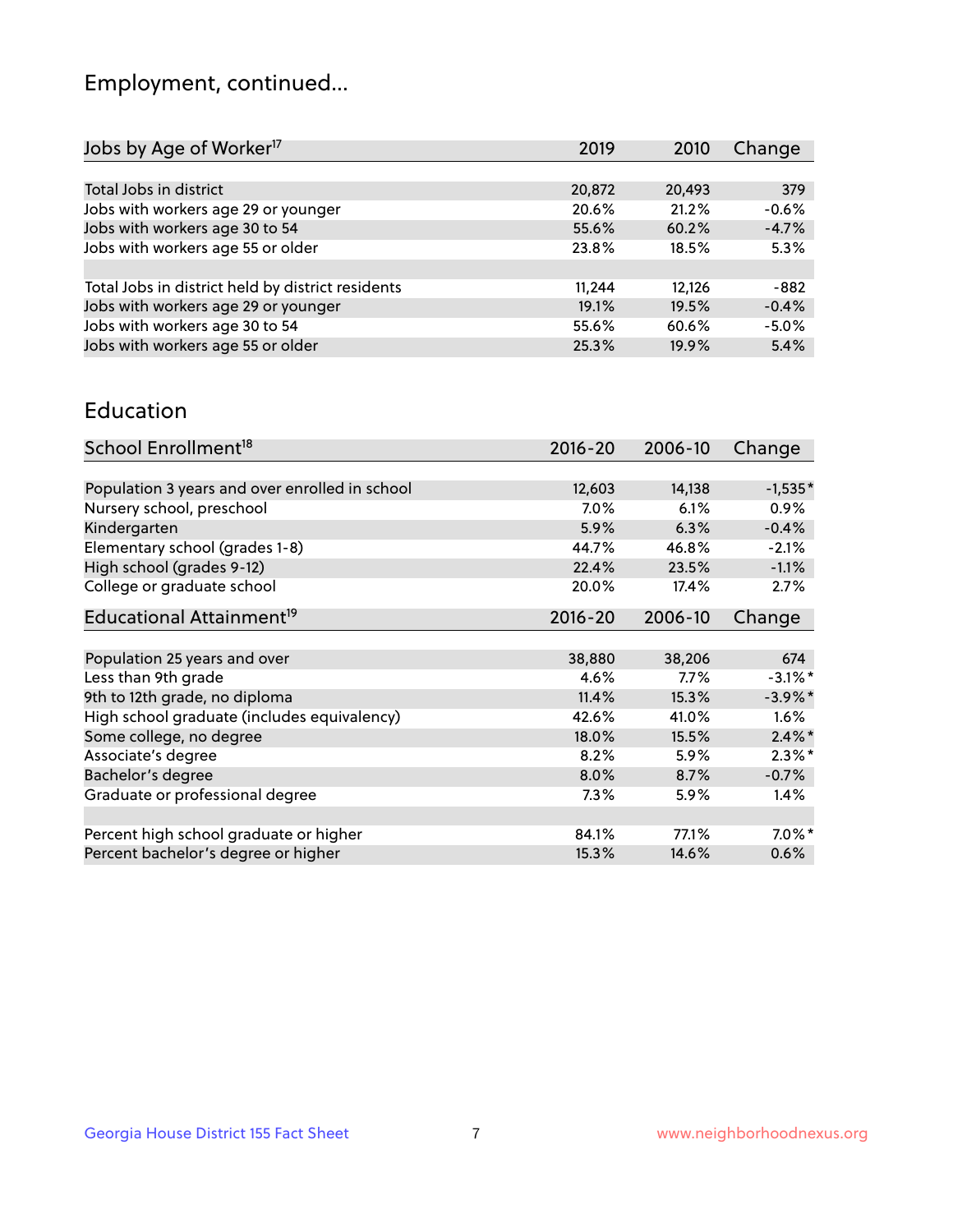## Housing

| Households by Type <sup>20</sup>                     | 2016-20     | 2006-10 | Change     |
|------------------------------------------------------|-------------|---------|------------|
|                                                      |             |         |            |
| <b>Total households</b>                              | 20,642      | 21,003  | $-361$     |
| Family households (families)                         | 66.6%       | 69.1%   | $-2.5%$ *  |
| With own children under 18 years                     | 27.2%       | 30.6%   | $-3.4\%$ * |
| Married-couple family                                | 42.7%       | 46.3%   | $-3.7%$ *  |
| With own children of the householder under 18 years  | 14.2%       | 17.4%   | $-3.3\%$ * |
| Male householder, no wife present, family            | 6.9%        | 3.8%    | $3.1\%$ *  |
| With own children of the householder under 18 years  | 3.3%        | 2.1%    | 1.2%       |
| Female householder, no husband present, family       | 17.1%       | 19.0%   | $-1.9%$    |
| With own children of the householder under 18 years  | 9.7%        | 11.1%   | $-1.4%$    |
| Nonfamily households                                 | 33.4%       | 30.9%   | 2.5%       |
| Householder living alone                             | 30.4%       | 28.0%   | 2.4%       |
| 65 years and over                                    | 14.0%       | 12.1%   | 1.9%       |
|                                                      |             |         |            |
| Households with one or more people under 18 years    | 32.3%       | 35.3%   | $-3.0\%$ * |
| Households with one or more people 65 years and over | 34.9%       | 26.1%   | $8.8\%$ *  |
|                                                      |             |         |            |
| Average household size                               | 2.68        | 2.62    | $0.06*$    |
| Average family size                                  | 3.32        | 3.21    | 0.11       |
|                                                      |             |         |            |
| Housing Occupancy <sup>21</sup>                      | 2016-20     | 2006-10 | Change     |
|                                                      |             |         |            |
| Total housing units                                  | 25,729      | 25,200  | 529        |
| Occupied housing units                               | 80.2%       | 83.3%   | $-3.1\%$ * |
| Vacant housing units                                 | 19.8%       | 16.7%   | $3.1\%$ *  |
|                                                      |             |         |            |
| Homeowner vacancy rate                               | 1.0         | 1.4     | $-0.4$     |
| Rental vacancy rate                                  | 3.9         | 7.6     | $-3.7$     |
|                                                      |             |         |            |
| Units in Structure <sup>22</sup>                     | $2016 - 20$ | 2006-10 | Change     |
|                                                      |             |         |            |
| Total housing units                                  | 25,729      | 25,200  | 529        |
| 1-unit, detached                                     | 60.8%       | 64.1%   | $-3.3\%$ * |
| 1-unit, attached                                     | 0.3%        | 0.4%    | $-0.1%$    |
| 2 units                                              | 3.5%        | 4.7%    | $-1.2%$    |
| 3 or 4 units                                         | 3.2%        | 3.4%    | $-0.1%$    |
| 5 to 9 units                                         | 2.6%        | 2.1%    | 0.5%       |
| 10 to 19 units                                       | 0.6%        | 0.7%    | $-0.1%$    |
| 20 or more units                                     | 0.8%        | 0.6%    | 0.2%       |
| Mobile home                                          | 28.0%       | 24.1%   | $3.9\%$ *  |
| Boat, RV, van, etc.                                  | 0.2%        | 0.0%    | 0.1%       |
|                                                      |             |         |            |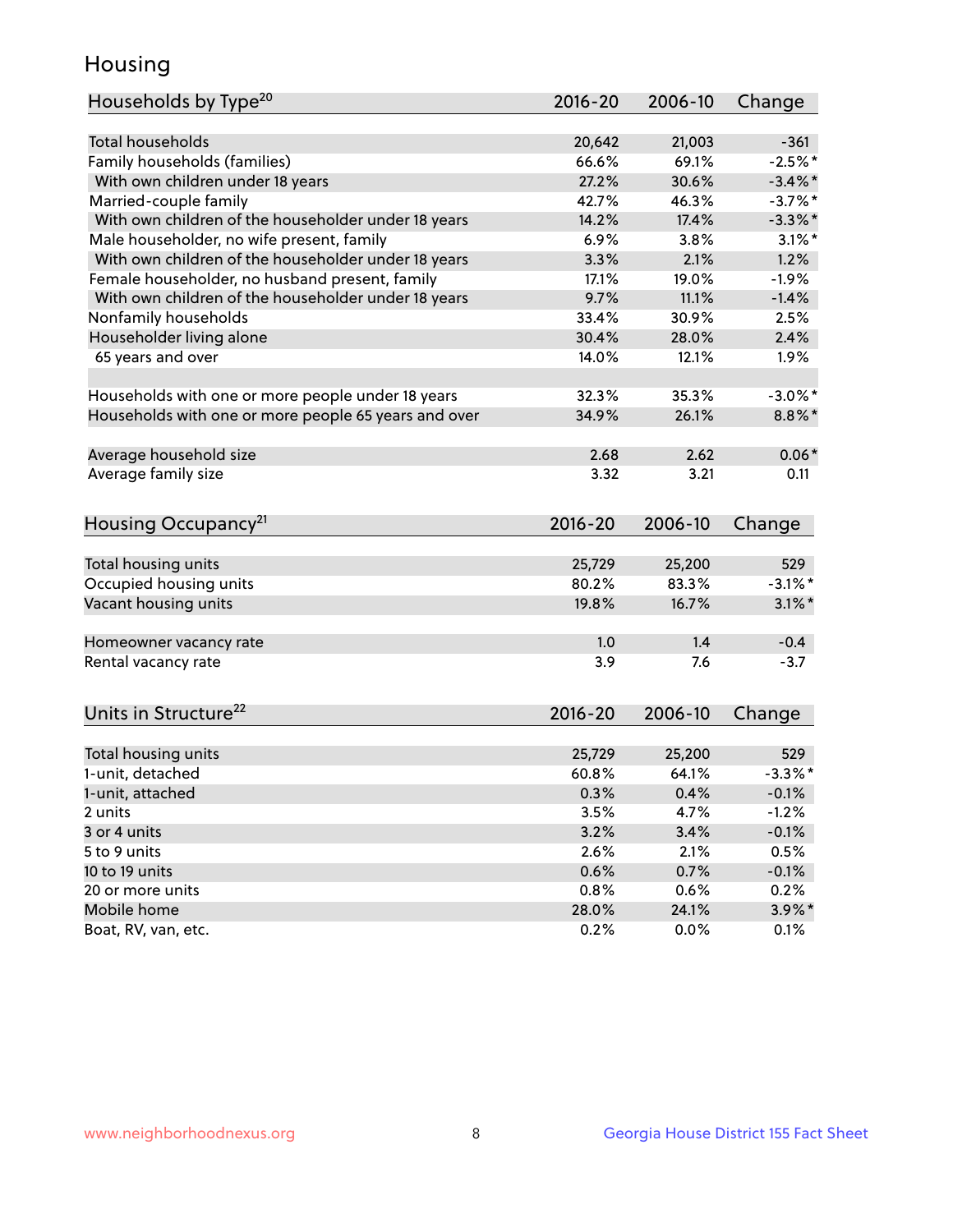## Housing, Continued...

| Year Structure Built <sup>23</sup>             | 2016-20        | 2006-10 | Change      |
|------------------------------------------------|----------------|---------|-------------|
|                                                |                |         |             |
| Total housing units<br>Built 2014 or later     | 25,729<br>2.2% | 25,200  | 529         |
|                                                |                | (X)     | (X)         |
| Built 2010 to 2013                             | 1.4%           | (X)     | (X)         |
| Built 2000 to 2009                             | 15.0%          | 13.0%   | 2.1%        |
| Built 1990 to 1999                             | 21.8%          | 18.6%   | $3.2\%$ *   |
| Built 1980 to 1989                             | 17.5%          | 18.5%   | $-0.9%$     |
| Built 1970 to 1979                             | 16.9%          | 17.5%   | $-0.6%$     |
| Built 1960 to 1969                             | 11.4%          | 13.3%   | $-1.8%$     |
| Built 1950 to 1959                             | 6.9%           | 7.9%    | $-1.0%$     |
| Built 1940 to 1949                             | 2.9%           | 4.7%    | $-1.7%$ *   |
| Built 1939 or earlier                          | 3.8%           | 6.6%    | $-2.8\%$ *  |
| Housing Tenure <sup>24</sup>                   | $2016 - 20$    | 2006-10 | Change      |
| Occupied housing units                         | 20,642         | 21,003  | $-361$      |
| Owner-occupied                                 | 64.3%          | 68.0%   | $-3.7\%$ *  |
| Renter-occupied                                | 35.7%          | 32.0%   | $3.7\%$ *   |
| Average household size of owner-occupied unit  | 2.59           | 2.65    | $-0.06*$    |
| Average household size of renter-occupied unit | 2.85           | 2.57    | $0.27*$     |
| Residence 1 Year Ago <sup>25</sup>             | $2016 - 20$    | 2006-10 | Change      |
|                                                |                |         |             |
| Population 1 year and over                     | 56,517         | 57,136  | $-619$      |
| Same house                                     | 89.2%          | 87.6%   | 1.6%        |
| Different house in the U.S.                    | 10.6%          | 12.3%   | $-1.7%$     |
| Same county                                    | 6.2%           | 7.8%    | $-1.5%$     |
| Different county                               | 4.4%           | 4.5%    | $-0.1%$     |
| Same state                                     | 2.9%           | 3.6%    | $-0.7%$     |
| Different state                                | 1.5%           | 1.0%    | 0.6%        |
| Abroad                                         | 0.2%           | 0.1%    | 0.0%        |
| Value of Housing Unit <sup>26</sup>            | $2016 - 20$    | 2006-10 | Change      |
| Owner-occupied units                           | 13,279         | 14,281  | $-1,002*$   |
| Less than \$50,000                             | 23.8%          | 25.0%   | $-1.2%$     |
| \$50,000 to \$99,999                           | 29.7%          | 33.9%   | $-4.3\%$ *  |
| \$100,000 to \$149,999                         | 14.8%          | 17.5%   | $-2.7%$     |
| \$150,000 to \$199,999                         | 14.4%          | 8.2%    | $6.2\% *$   |
| \$200,000 to \$299,999                         | 12.0%          | 10.7%   | 1.4%        |
| \$300,000 to \$499,999                         | 3.1%           | 3.9%    | $-0.7%$     |
| \$500,000 to \$999,999                         | 1.4%           | 0.7%    | 0.7%        |
| \$1,000,000 or more                            | 0.7%           | 0.2%    | 0.6%        |
| Median (dollars)                               | 91,501         | 84,813  | 6,688*      |
| Mortgage Status <sup>27</sup>                  | $2016 - 20$    | 2006-10 | Change      |
|                                                |                |         |             |
| Owner-occupied units                           | 13,279         | 14,281  | $-1,002*$   |
| Housing units with a mortgage                  | 34.4%          | 46.0%   | $-11.6\%$ * |
| Housing units without a mortgage               | 65.6%          | 54.0%   | 11.6%*      |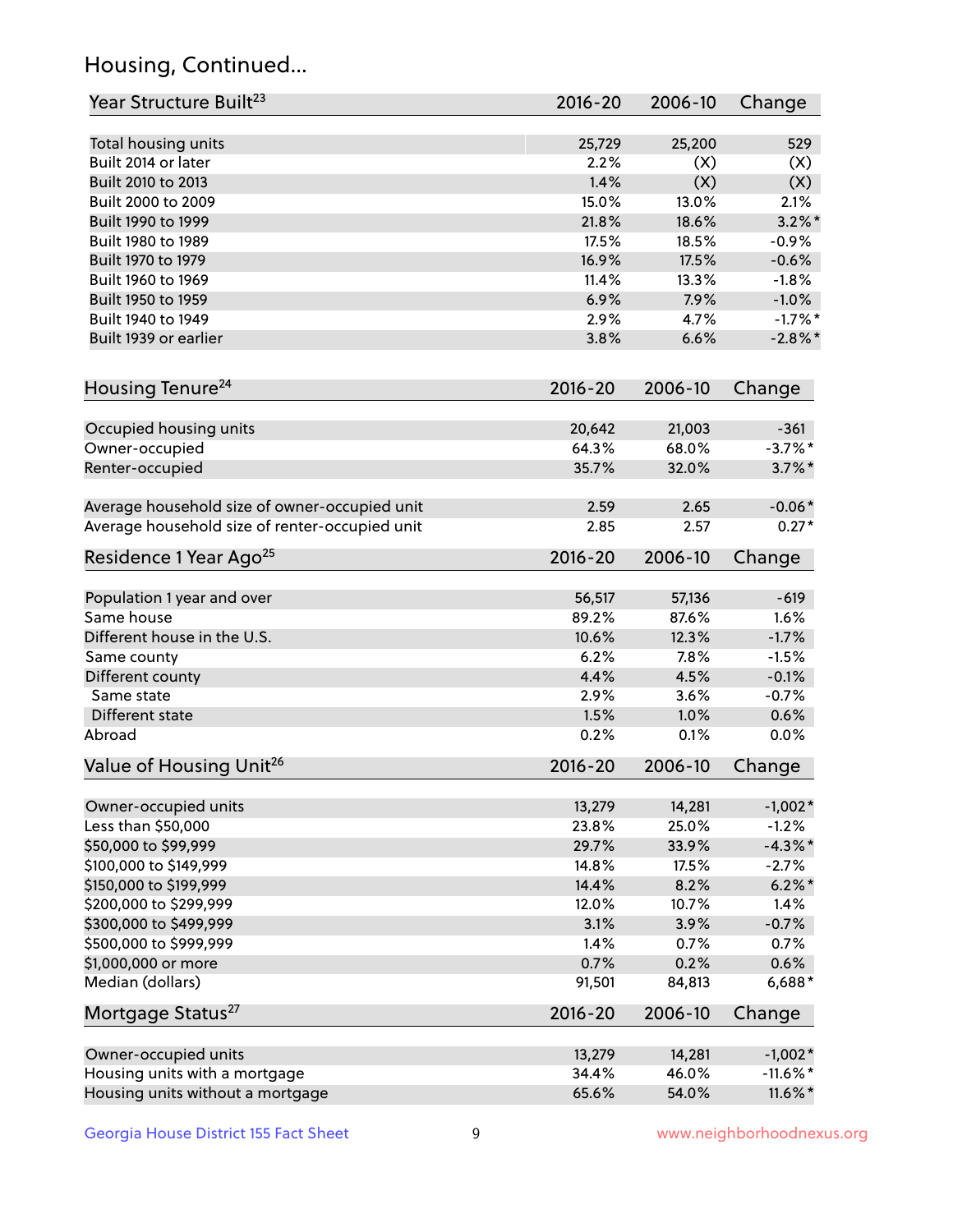## Housing, Continued...

| Selected Monthly Owner Costs <sup>28</sup>                                            | 2016-20     | 2006-10           | Change     |
|---------------------------------------------------------------------------------------|-------------|-------------------|------------|
| Housing units with a mortgage                                                         | 4,574       | 6,576             | $-2,002*$  |
| Less than \$300                                                                       | 0.2%        | 0.5%              | $-0.3%$    |
| \$300 to \$499                                                                        | 1.8%        | 4.4%              | $-2.6%$    |
| \$500 to \$999                                                                        | 40.3%       | 45.1%             | $-4.9%$    |
| \$1,000 to \$1,499                                                                    | 37.9%       | 28.8%             | $9.0\%$ *  |
| \$1,500 to \$1,999                                                                    | 13.8%       | 13.2%             | 0.6%       |
| \$2,000 to \$2,999                                                                    | 4.6%        | 6.1%              | $-1.5%$    |
| \$3,000 or more                                                                       | 1.4%        | 1.7%              | $-0.3%$    |
| Median (dollars)                                                                      | 1,080       | 999               | $81*$      |
| Housing units without a mortgage                                                      | 8,705       | 7,705             | $1,000*$   |
| Less than \$150                                                                       | 7.1%        | 6.9%              | 0.2%       |
| \$150 to \$249                                                                        | 18.2%       | 24.5%             | $-6.3\%$ * |
| \$250 to \$349                                                                        | 24.4%       | 30.8%             | $-6.4\%$ * |
| \$350 to \$499                                                                        | 29.3%       | 23.0%             | $6.3\%$ *  |
| \$500 to \$699                                                                        | 13.8%       | 11.9%             | 1.9%       |
| \$700 or more                                                                         | 7.2%        | 2.9%              | 4.3%       |
| Median (dollars)                                                                      | 351         | 304               | 47*        |
| Selected Monthly Owner Costs as a Percentage of<br>Household Income <sup>29</sup>     | $2016 - 20$ | 2006-10           | Change     |
| Housing units with a mortgage (excluding units where<br>SMOCAPI cannot be computed)   | 4,523       | 6,564             | $-2,041*$  |
| Less than 20.0 percent                                                                | 52.7%       | 43.7%             | $9.0\%$ *  |
| 20.0 to 24.9 percent                                                                  | 12.5%       | 16.6%             | $-4.1\%$ * |
| 25.0 to 29.9 percent                                                                  | 8.4%        | 11.4%             | $-3.0%$    |
| 30.0 to 34.9 percent                                                                  | 5.0%        | 5.8%              | $-0.8%$    |
| 35.0 percent or more                                                                  | 21.4%       | 22.6%             | $-1.1%$    |
| Not computed                                                                          | 51          | $12 \overline{ }$ | 39         |
| Housing unit without a mortgage (excluding units where<br>SMOCAPI cannot be computed) | 8,575       | 7,494             | 1,081      |
| Less than 10.0 percent                                                                | 48.1%       | 43.2%             | 4.9%       |
| 10.0 to 14.9 percent                                                                  | 18.6%       | 18.6%             | 0.0%       |
| 15.0 to 19.9 percent                                                                  | 10.0%       | 10.9%             | $-0.9%$    |
| 20.0 to 24.9 percent                                                                  | 4.6%        | 8.0%              | $-3.4%$    |
| 25.0 to 29.9 percent                                                                  | 4.4%        | 3.9%              | 0.5%       |
| 30.0 to 34.9 percent                                                                  | 1.7%        | 5.6%              | $-3.9\%$ * |
| 35.0 percent or more                                                                  | 12.6%       | 9.8%              | 2.8%       |
| Not computed                                                                          | 130         | 211               | $-81$      |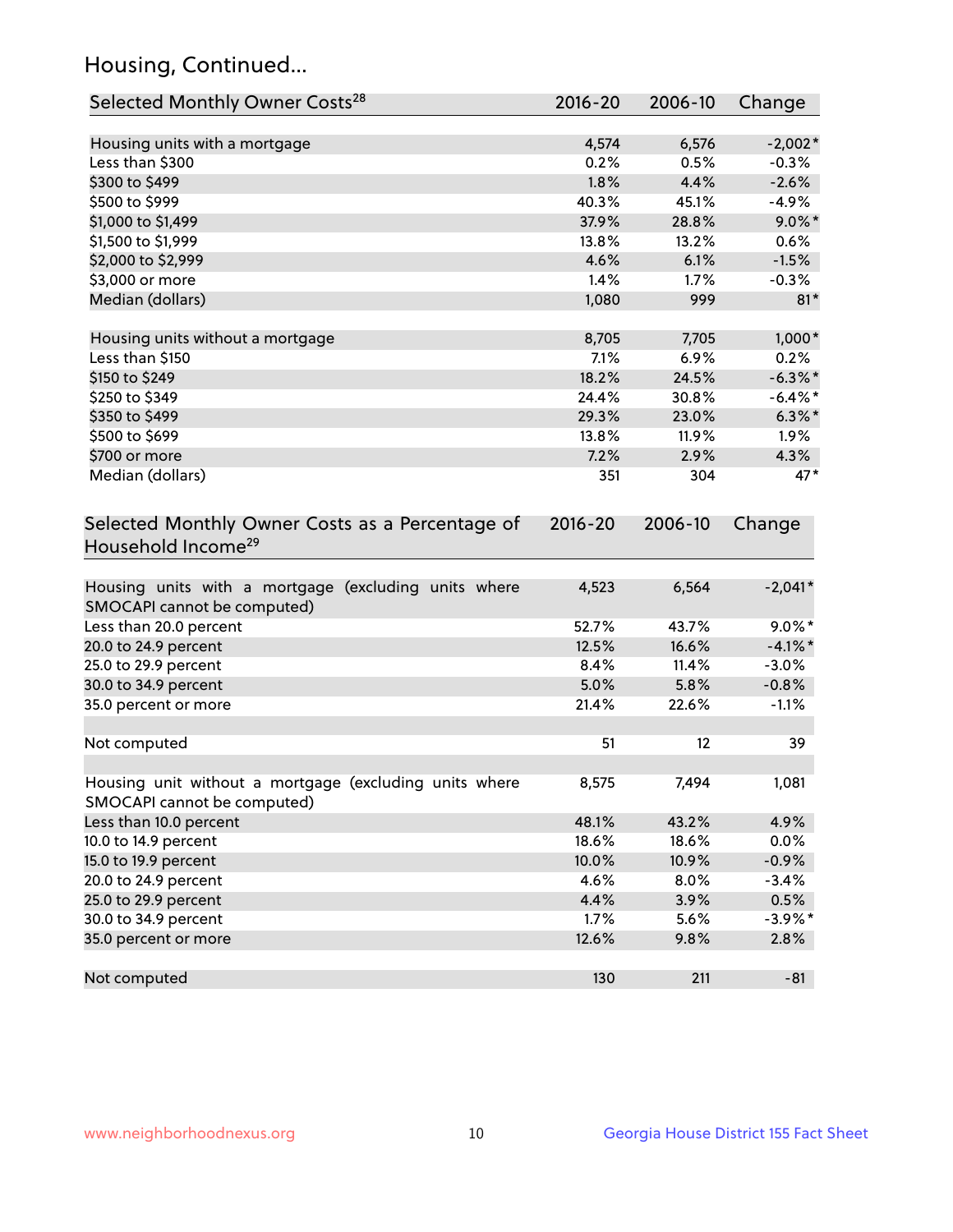## Housing, Continued...

| Gross Rent <sup>30</sup>   | 2016-20 | 2006-10 | Change  |
|----------------------------|---------|---------|---------|
|                            |         |         |         |
| Occupied units paying rent | 6,252   | 5,869   | 383     |
| Less than \$200            | 2.3%    | 8.3%    | $-5.9%$ |
| \$200 to \$499             | 27.6%   | 34.0%   | $-6.4%$ |
| \$500 to \$749             | 37.2%   | 39.9%   | $-2.7%$ |
| \$750 to \$999             | 19.2%   | 12.3%   | 6.9%    |
| \$1,000 to \$1,499         | 11.1%   | 4.9%    | 6.3%    |
| \$1,500 to \$1,999         | 2.1%    | 0.7%    | 1.4%    |
| \$2,000 or more            | 0.5%    | $0.0\%$ | 0.5%    |
| Median (dollars)           | 607     | 542     | $65*$   |
|                            |         |         |         |
| No rent paid               | 1,111   | 853     | 258     |

| Gross Rent as a Percentage of Household Income <sup>31</sup>                   | $2016 - 20$ | 2006-10 | Change     |
|--------------------------------------------------------------------------------|-------------|---------|------------|
|                                                                                |             |         |            |
| Occupied units paying rent (excluding units where GRAPI<br>cannot be computed) | 6,028       | 5,585   | 443        |
| Less than 15.0 percent                                                         | 15.9%       | 23.5%   | $-7.7\%$ * |
| 15.0 to 19.9 percent                                                           | 11.7%       | 11.8%   | $-0.1%$    |
| 20.0 to 24.9 percent                                                           | 12.3%       | 13.6%   | $-1.2%$    |
| 25.0 to 29.9 percent                                                           | 11.3%       | 7.6%    | 3.7%       |
| 30.0 to 34.9 percent                                                           | 7.5%        | 6.9%    | 0.6%       |
| 35.0 percent or more                                                           | 41.3%       | 36.6%   | 4.7%       |
|                                                                                |             |         |            |
| Not computed                                                                   | 1,335       | 1,137   | 198        |

## Transportation

| Commuting to Work <sup>32</sup>           | 2016-20 | 2006-10 | Change    |
|-------------------------------------------|---------|---------|-----------|
|                                           |         |         |           |
| Workers 16 years and over                 | 21,059  | 22,558  | $-1,499*$ |
| Car, truck, or van - drove alone          | 84.1%   | 85.7%   | $-1.6%$   |
| Car, truck, or van - carpooled            | 11.3%   | 8.6%    | $2.7\%$ * |
| Public transportation (excluding taxicab) | 0.1%    | 0.1%    | $-0.0%$   |
| Walked                                    | 1.2%    | 0.9%    | 0.3%      |
| Other means                               | 0.8%    | 2.3%    | $-1.5%$   |
| Worked at home                            | 2.5%    | 2.3%    | 0.2%      |
|                                           |         |         |           |
| Mean travel time to work (minutes)        | 25.6    | 22.5    | $3.1*$    |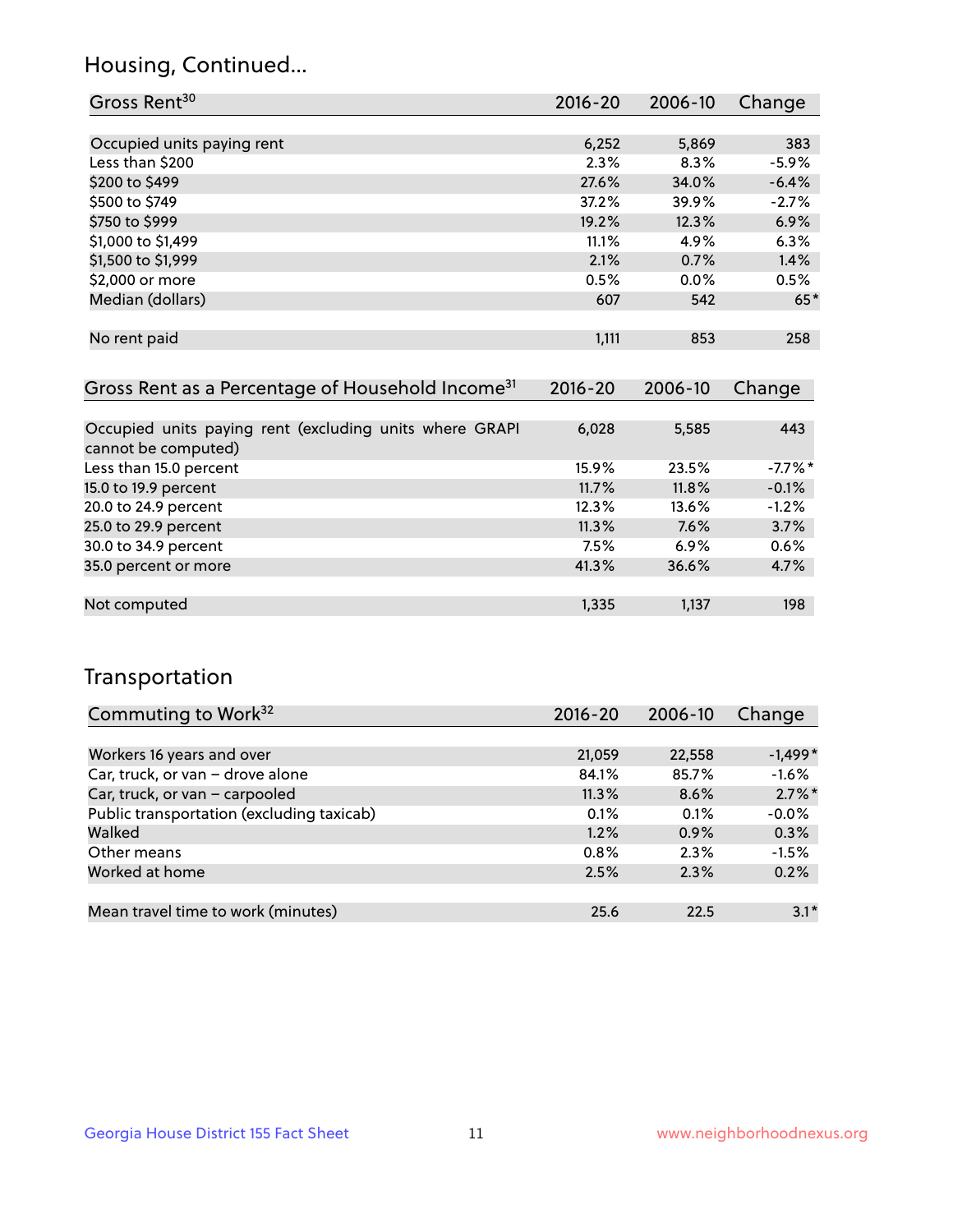## Transportation, Continued...

| Vehicles Available <sup>33</sup> | $2016 - 20$ | 2006-10 | Change  |
|----------------------------------|-------------|---------|---------|
|                                  |             |         |         |
| Occupied housing units           | 20.642      | 21,003  | $-361$  |
| No vehicles available            | 6.3%        | $7.6\%$ | $-1.3%$ |
| 1 vehicle available              | 40.3%       | 38.6%   | 1.7%    |
| 2 vehicles available             | 32.8%       | 34.5%   | $-1.7%$ |
| 3 or more vehicles available     | 20.5%       | 19.2%   | 1.3%    |

#### Health

| Health Insurance coverage <sup>34</sup>                 | 2016-20 |
|---------------------------------------------------------|---------|
|                                                         |         |
| Civilian Noninstitutionalized Population                | 55,458  |
| With health insurance coverage                          | 86.6%   |
| With private health insurance coverage                  | 57.5%   |
| With public health coverage                             | 41.5%   |
| No health insurance coverage                            | 13.4%   |
| Civilian Noninstitutionalized Population Under 19 years | 14,154  |
| No health insurance coverage                            | 6.1%    |
| Civilian Noninstitutionalized Population 19 to 64 years | 31,612  |
| In labor force:                                         | 21,130  |
| Employed:                                               | 19,855  |
| With health insurance coverage                          | 83.3%   |
| With private health insurance coverage                  | 76.2%   |
| With public coverage                                    | 9.6%    |
| No health insurance coverage                            | 16.7%   |
| Unemployed:                                             | 1,275   |
| With health insurance coverage                          | 41.5%   |
| With private health insurance coverage                  | 26.2%   |
| With public coverage                                    | 15.5%   |
| No health insurance coverage                            | 58.5%   |
| Not in labor force:                                     | 10,482  |
| With health insurance coverage                          | 77.5%   |
| With private health insurance coverage                  | 39.7%   |
| With public coverage                                    | 46.1%   |
| No health insurance coverage                            | 22.5%   |